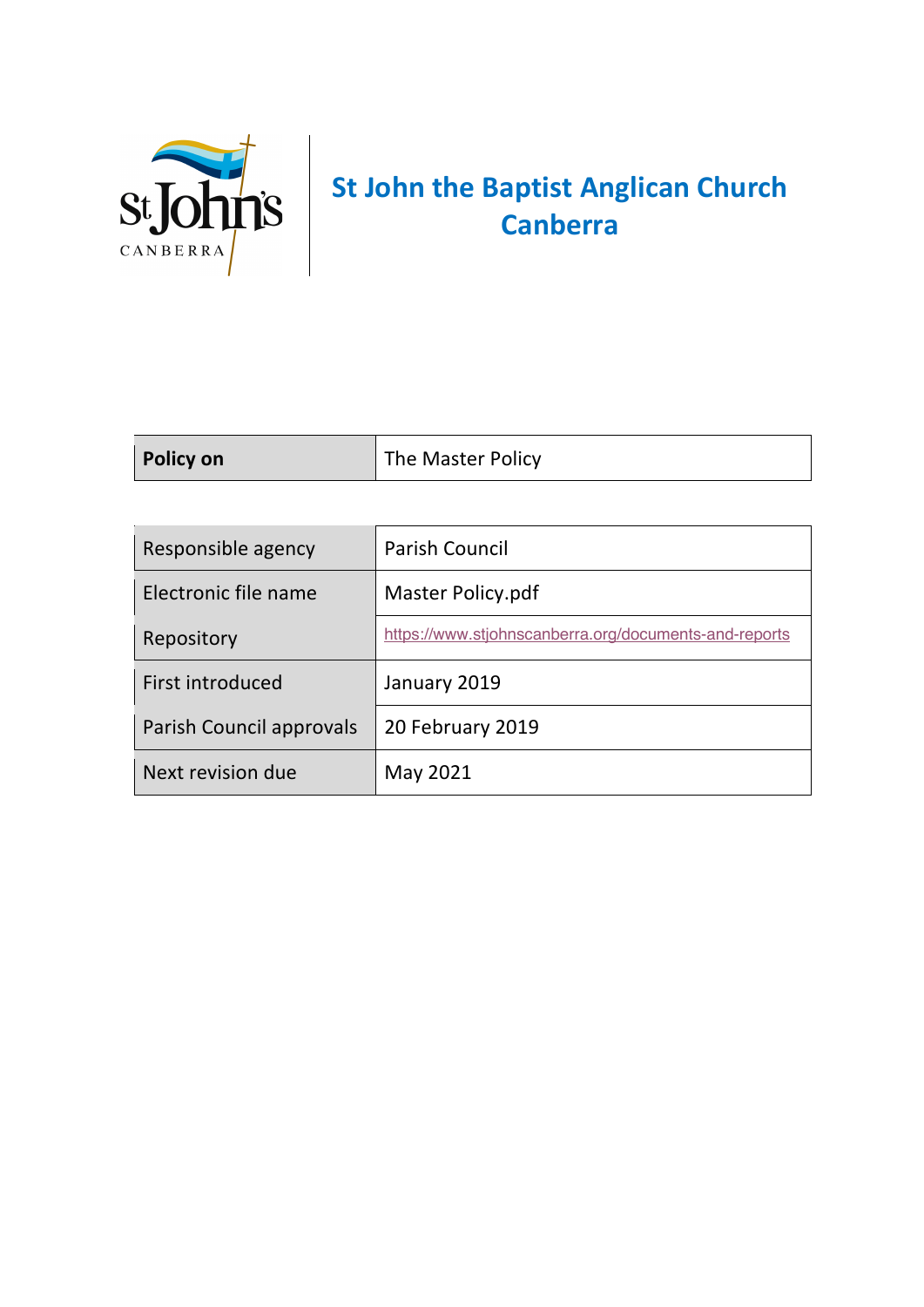## **Policy Intent**

Good policy settings are important to the governance role of Parish Council. While individual policies provide an approved or recommended manner of implementing the decisions of Parish Council and its committees, as a set they provide a control framework which assists Parish Council in carrying out its governance responsibilities.

As a governance body, Parish Council is required to

- 1. Set the Mission, vision and objectives for the Parish (See www.stjohnscanberra.org Who We Are)
- 2. Ensure compliance with relevant legislation and Ordinances
- 3. Be accountable for its own actions and that of its committees and officers
- 4. Review performance regularly
- 5. Manage risks
- 6. Ensure everything required for the good functioning of the Parish is in place

As norms against which to assess its success in discharging these responsibilities, standards and Diocesan expectations are important.

## **Standards and Expectations**

Our standards as a Parish are best described in terms of the Five Marks of Mission of the Anglican Communion:

- 1. To proclaim the Good News of the Kingdom
- 2. To teach, baptise and nurture new believers
- 3. To respond to human need by loving service
- 4. To transform unjust structures of society, to challenge violence of every kind and pursue peace and reconciliation
- 5. To strive to safeguard the integrity of creation, and sustain and renew the life of the earth

Everything we do should be guided by our vision and how each of the Marks of Mission is supported in furthering God's kingdom. In respect of our policies, some address major themes of how we operate as a Parish while others relate to how we treat each other; but all are in one way or another direct responses to the Marks of Mission and should be seen that way.

In addition to the standards set for us by the Marks of Mission we are required to operate under the Governance of the Diocese Ordinance, which can be found under http://ordinance.anglicancg.org.au/ord/default.aspx

Again, our policies cannot be inconsistent with the intent of the Ordinance but must act to implement its provisions, as appropriate.

## **Policy Structure**

Because the standards and expectations are our guiding principles, each of our policies will commence with a reference to this policy by way of underscoring the framework provided by the marks of mission and the Ordinance. That reference will appear as a statement under the heading *Legislation and Standards* and will read: